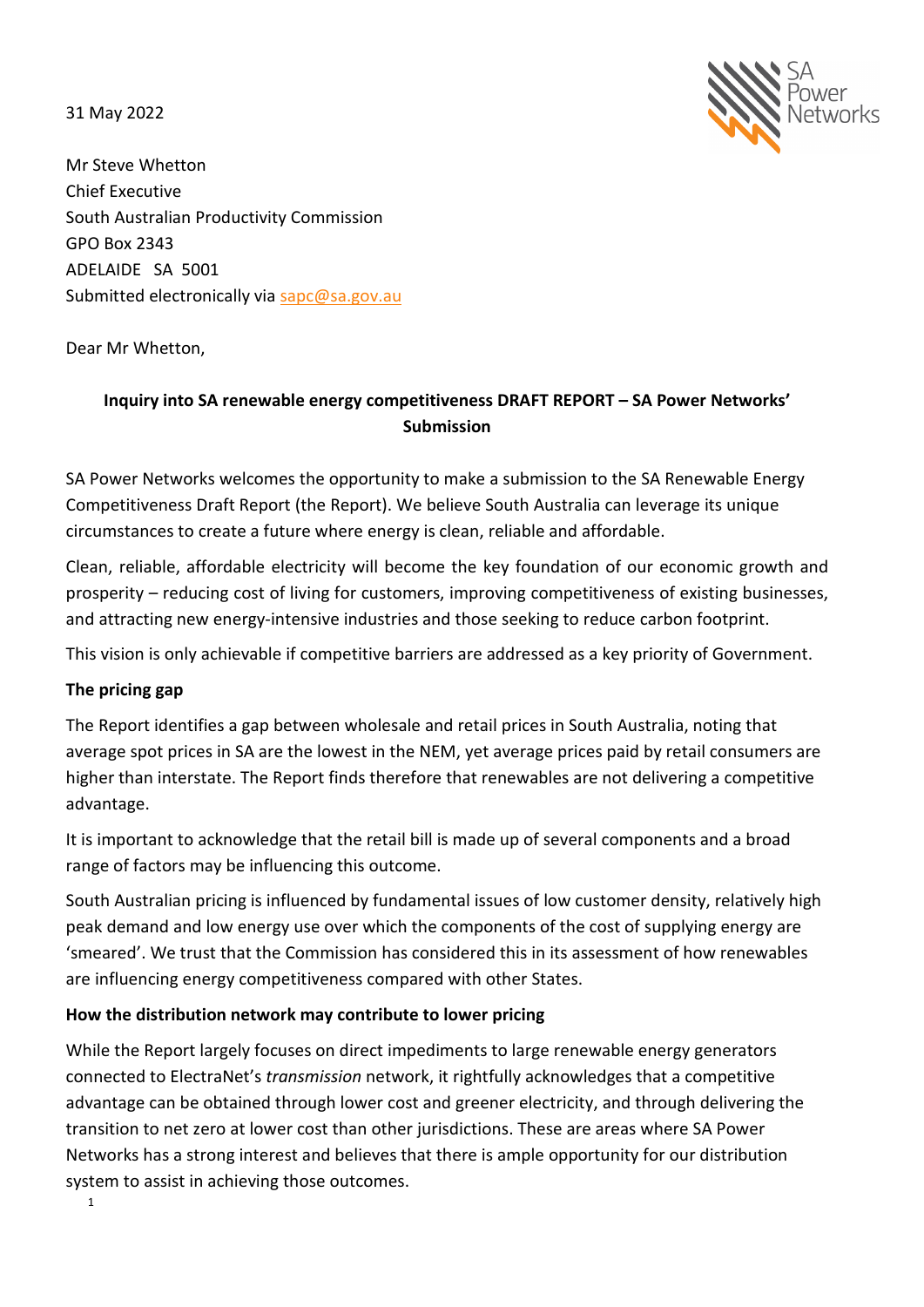As well as ensuring sufficient investment in grid-scale generation capacity, it will be critical that we maximise the opportunities for small-scale distributed energy resources (DER) to participate actively in the market.

Rooftop solar, residential batteries, Virtual Power Plants, smart customer loads such as EV chargers and demand-side flexibility will be critical to achieving the full potential of South Australia's highrenewable energy system in reducing energy costs for end consumers.

## **Impacting demand behaviour**

The Commission states that there would likely be benefit in having additional daytime demand that can be readily curtailed, and increased competition in on-demand generation.

We agree. Shifting demand to the middle of the day and out of peak periods reduces distribution network costs because it minimises the need for future upgrades to distribution network capacity. It also could drive a more effective wholesale market and more competitive retail market. With the right policy and market settings this should deliver cheaper energy for customers.

The State Government could implement a range of policy measures to contribute to this shift. They include:

- 1. **Faster implementation of smart meters** would better align wholesale and retail prices as customers could move away from flat-rate tariffs. A current example is retailers shifting controlled load (primarily hot water) into the 'solar sponge period' in response to SA Power Networks' Time-of-Use network tariff. We are seeing an increased usage of controlled load in the period from 10am to 3pm but the potential benefits are impacted by the slow rollout of smart meters. Smart meters also provide a range of additional benefits that could benefit electricity system safety, efficiency and customer service.
- 2. **Encouraging faster uptake of electric vehicles** to increase energy throughput. SA Power Networks forecasts that the associated substitution of petrol with electricity will see more than 800 GWh of additional energy flowing through the network annually by 2030. By 2050, EVs may increase energy throughput on our network by 50%. The State Government's own modelling on accelerated uptake of EV, with smart charging, could by 2030 deliver a  $5 - 20%$ real price reduction in electricity, which would equate to the average household saving of \$95 - \$324 per annum on electricity bills. Encouraging this additional load to the middle of the day will maximise outcomes for all South Australians, in terms of electricity reliability and cost.
- 3. **Smart home energy optimisation**. Smart homes are critical to matching demand with supply. Policies to ensure major appliances can be aggregated and managed under a home energy management system would provide far greater opportunity in this sense. This could be through responding to passive tariffs or be aggregated and managed through a virtual power plant type arrangement.

## **Regulatory structures**

The Report finds that "regulatory structures in the NEM do not focus on consumer price outcomes" and that the "market structure of the NEM means that prices paid by consumers do not reflect those that would be experienced in a perfectly competitive market".

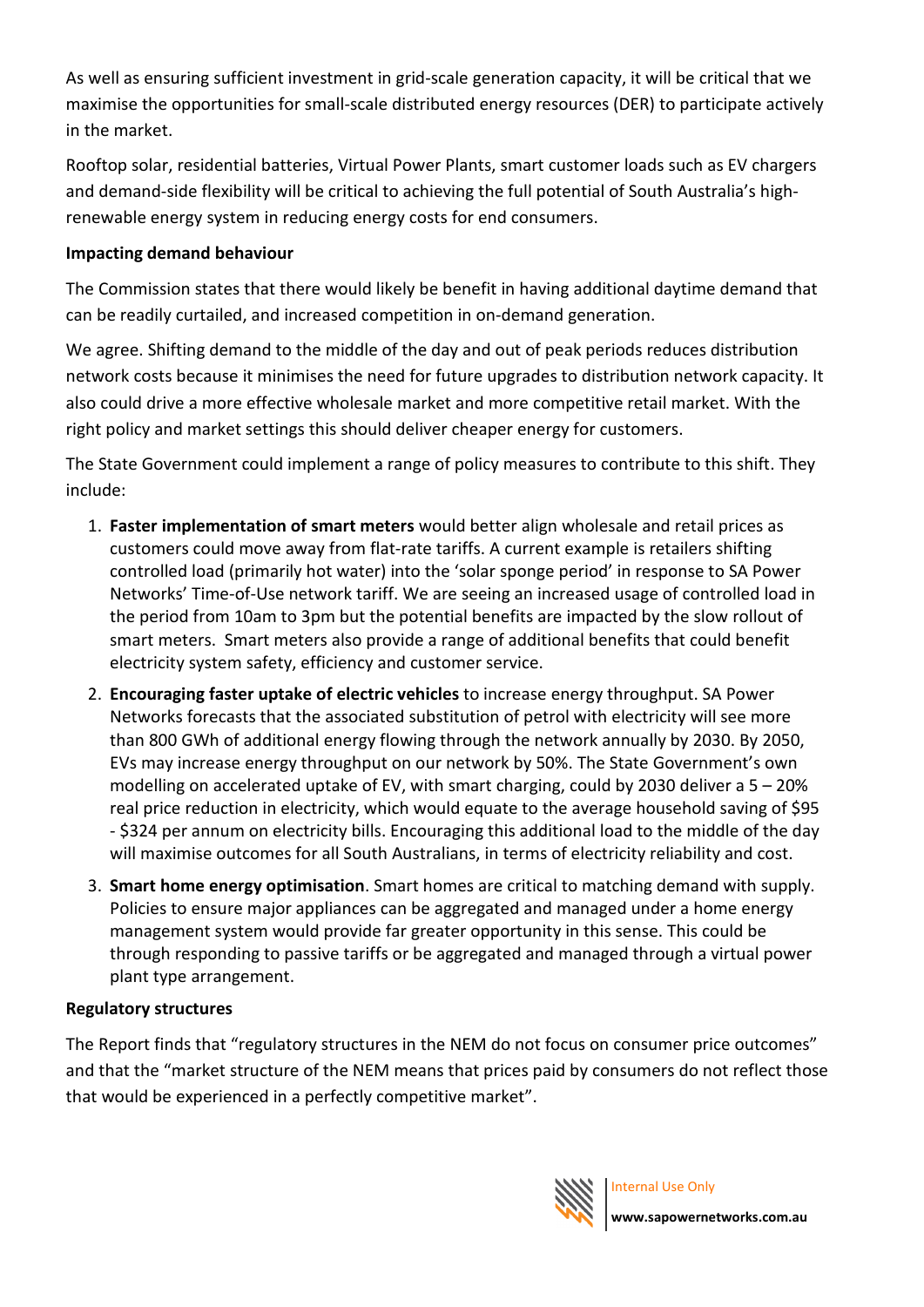Interestingly, the report cites the role of various bodies (AEMO, AEMC, ESCOSA) but does not address the role of the Australian Energy Regulator. SA Power Networks notes that the AER regulates with a *core focus* on consumer pricing. Indeed, we and other network businesses undertake a rigorous five-yearly regulatory reset process designed to ensure that customer network pricing is efficient and service levels are delivered. This is enshrined in the National Electricity Rules. This raises the question of whether the same level of regulatory oversight that is applied to distribution networks is being applied to other parts of the system, to ensure that the competitive market is actually delivering lower prices for customers.

The Report considers Government red tape on renewables projects, which speak largely to the planning and development system and the potential role of Renewable Energy Zones. Of course, SA Power Networks would support the general intent of minimising red tape for economic benefit across the energy sector. However, the Report again focuses on large generators connected to the transmission system and gives no attention to opportunities at the distribution level to simplify, streamline and remove cost barriers for connecting smaller renewables.

## **Embedded generation**

Some stakeholders have been critical of AEMO's ISP being overly focused on large generators. We believe that Government policy makers could consider the economics of embedded generation as a key aspect of delivering a competitive advantage and build upon South Australia's strong leadership position.

In 2021, 63% of the State's demand was met by solar and wind and the take-up of solar is continuing unabated. South Australia has led the world in the rapid uptake of renewables and we have the opportunity to continue to leverage our unique circumstances through technology like Virtual Power Plants, which can deliver considerable benefits to customers and to the grid. In part due to strong policy measures from successive State governments, South Australia has established its leadership capability and we are now well positioned to deliver even more value to customers.

The Report acknowledges that a substantial increase in renewable energy generation is needed to meet the State's decarbonisation agenda but that initial analysis suggests that expansion of renewable generation is unlikely to materially decrease retail electricity costs unless flaws in the NEM are addressed.

Again, the Report is focused here only on regulations in the context of large scale generation. This again highlights that further consideration could be given to policies which maximise the value of embedded generation, particularly while these "flaws in the NEM" are addressed.

# **Hydrogen opportunity**

Impediments to green hydrogen production are a key focus of the Report. As a State, it makes economic sense to be able to convert our renewable energy resource into exports. As we transition to a 100% renewable grid, where SA will often have excess renewable generation, green hydrogen will provide opportunities to capture that excess, gain value from it, and provide significant benefits from long-term storage capability. As we seek to overcome the challenge of intermittent renewable generation, it will be an important step towards a stable, reliable, 100% renewable energy system.



Internal Use Only **www.sapowernetworks.com.au**